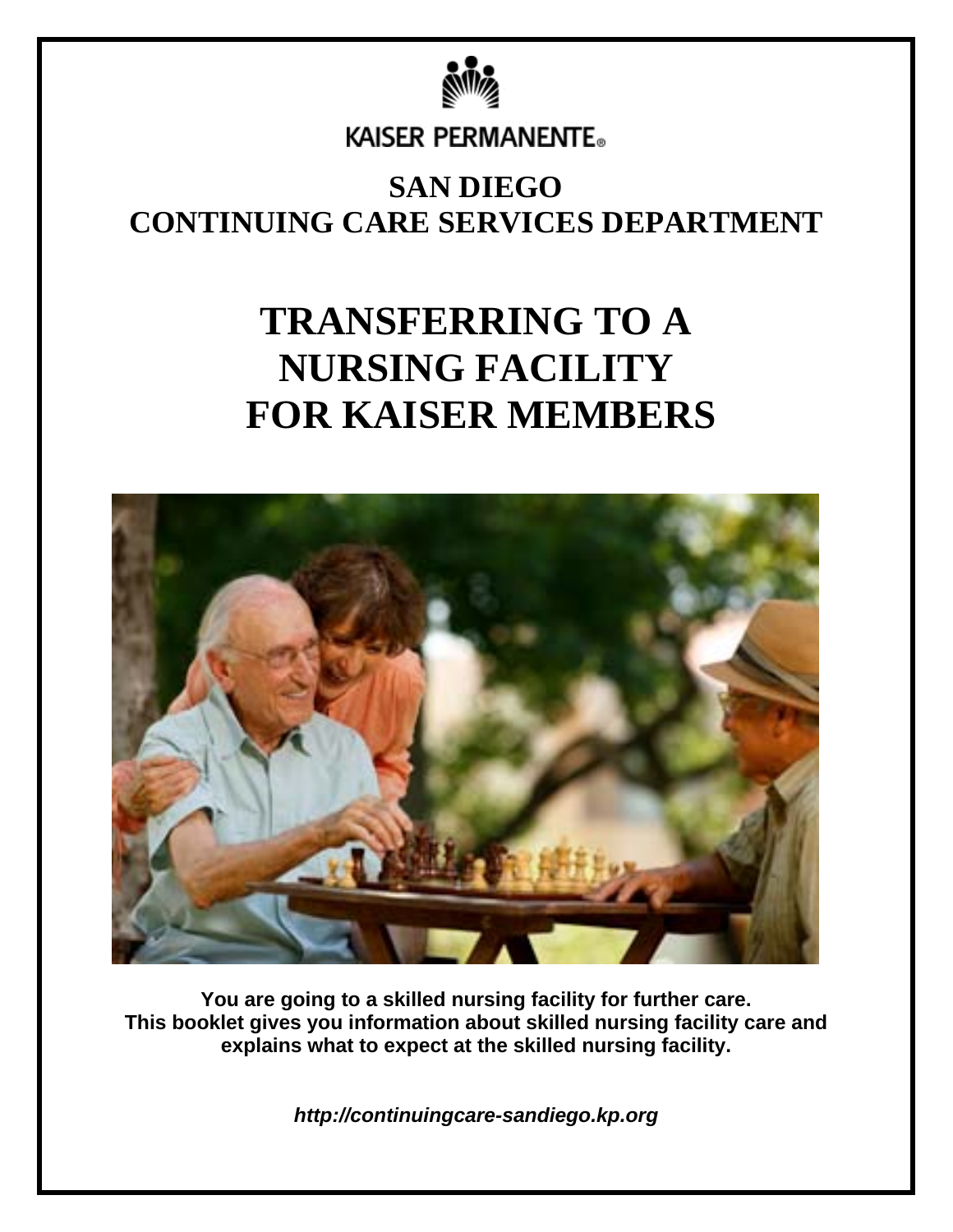**What is a Skilled Nursing Facility? (Nursing Home or Convalescent Home)** 

A Skilled Nursing Facility (SNF) is a health care facility, licensed by the state that provides 24-hour care. SNF care is for patients who do not need (or no longer need) the intense care provided in an acute care hospital. A SNF has Registered Nurses (RNs) or Licensed Vocational Nurses (LVNs) on site 24-hours-per-day. Certified Nursing Assistants (CNAs) and other staff assist them. Physical Therapists, Occupational and Speech Therapists and Registered Dieticians are available for residents who need them. Physicians and Nurse Practitioners visit as needed.

Most SNFs provide two levels of care: **Skilled Nursing and Custodial Care** 

#### **What is Skilled Nursing Care?**

In order to qualify for skilled care, the following three factors must be met: a physician determines these factors:

- 1. The care **requires the skills** of a licensed nurse or therapist.
- 2. The skilled care is required on a **daily** basis.
- 3. The skilled care **cannot be provided reasonably safely at a lower level of care,** such as through Home Health Services or in an Outpatient Clinic.

If a patient does not meet all three criteria, then he or she is at a custodial level of care, even though he/she may require some skilled services. In most cases, the patient's condition must also make improvement in response to care. Excluded from this are patients with certain chronic conditions, where there is no potential for improvement.

#### **Examples of skilled care are:**

- 1. Injections or intravenous medications (IV), such as antibiotics when given at least daily and require monitoring.
- 2. Tube feedings
- 3. Tracheal (windpipe) suctioning, during the initial phase which requires frequent evaluation and monitoring.
- 4. Daily complex rehabilitative services.
- 5. Complex wound care, which requires sterile dressing changes at least 3 times per day.

#### **What is Custodial Care?**

The primary goal is to assist with personal hygiene and daily activities. This does not require the daily skills and services of licensed health care professionals. Sometimes custodial care is needed after skilled care, when a person is not yet strong enough to manage on their own. Sometimes, people who can no longer live independently need custodial care. Neither Kaiser nor Medicare pays for custodial care.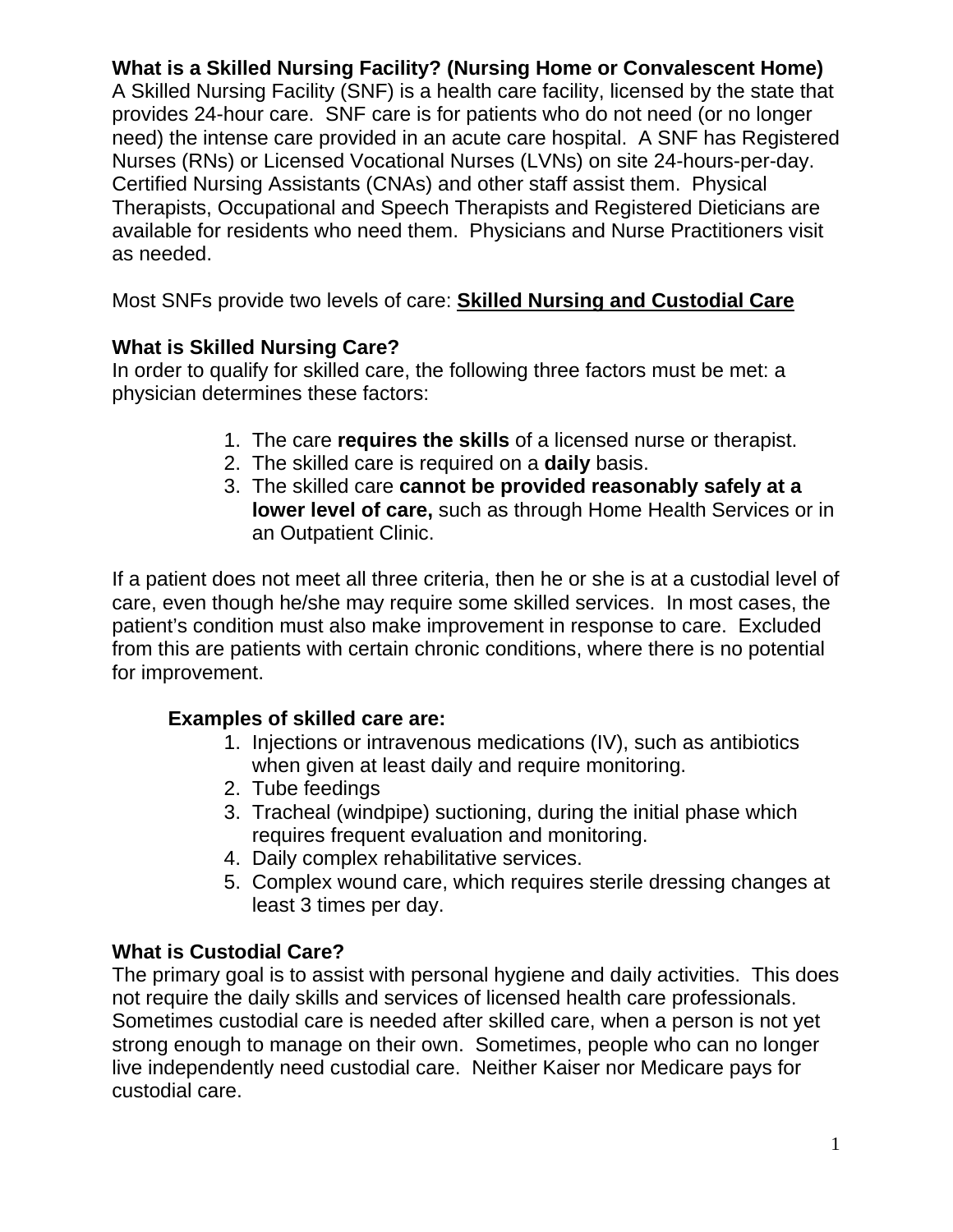#### **Examples of custodial care are:**

- 1. Assistance with bathing, dressing, eating, or using the toilet.
- 2. Managing incontinence.
- 3. Assistance with taking medications.
- 4. Assistance with walking and/or transferring from a bed to a chair.
- 5. Routine catheter care (such as urinary catheter).
- 6. Routine exercises to maintain or improve strength and function.
- 7. Routine injections.

#### **Does Kaiser or Medicare pay for custodial care in a SNF?**

Neither Kaiser nor Medicare pays for custodial care in a SNF.

#### **When does payment by Kaiser or Medicare stop?**

- 1. Payment by Kaiser or Medicare stops when you no longer meet the requirements for skilled care coverage.
- 2. Payment by Kaiser or Medicare stops when you have used all of your allowable days of paid care.

#### **What if I have used all of my paid care days in the benefit period, but I continue to need skilled care at a SNF?**

- 1. Medi-Cal is a federal and state funded program that pays for both skilled and custodial care in a SNF for people with limited financial resources. To qualify for Medi-Cal you must meet their financial and medical eligibility requirements. Contact the Department of Social Services. Please see page 9 for phone numbers.
- 2. Other private insurance may assist with payment.
- 3. It is often the responsibility of the patient and/or responsible party to pay for additional SNF care.

#### **How is a benefit period determined?**

- 1. A benefit period begins with an admission to the hospital or SNF. For each day you receive skilled nursing care in a SNF that is ordered by a Kaiser Permanente physician, one day is subtracted from the total days allowed by your health plan benefit. If you are in the hospital prior to going to a SNF, the hospital days are not subtracted from your SNF benefit days.
- 3. For detailed information about benefit periods, please speak with a Hospital Case Manager, Kaiser Member Services Representative or Nurse Care Coordinator.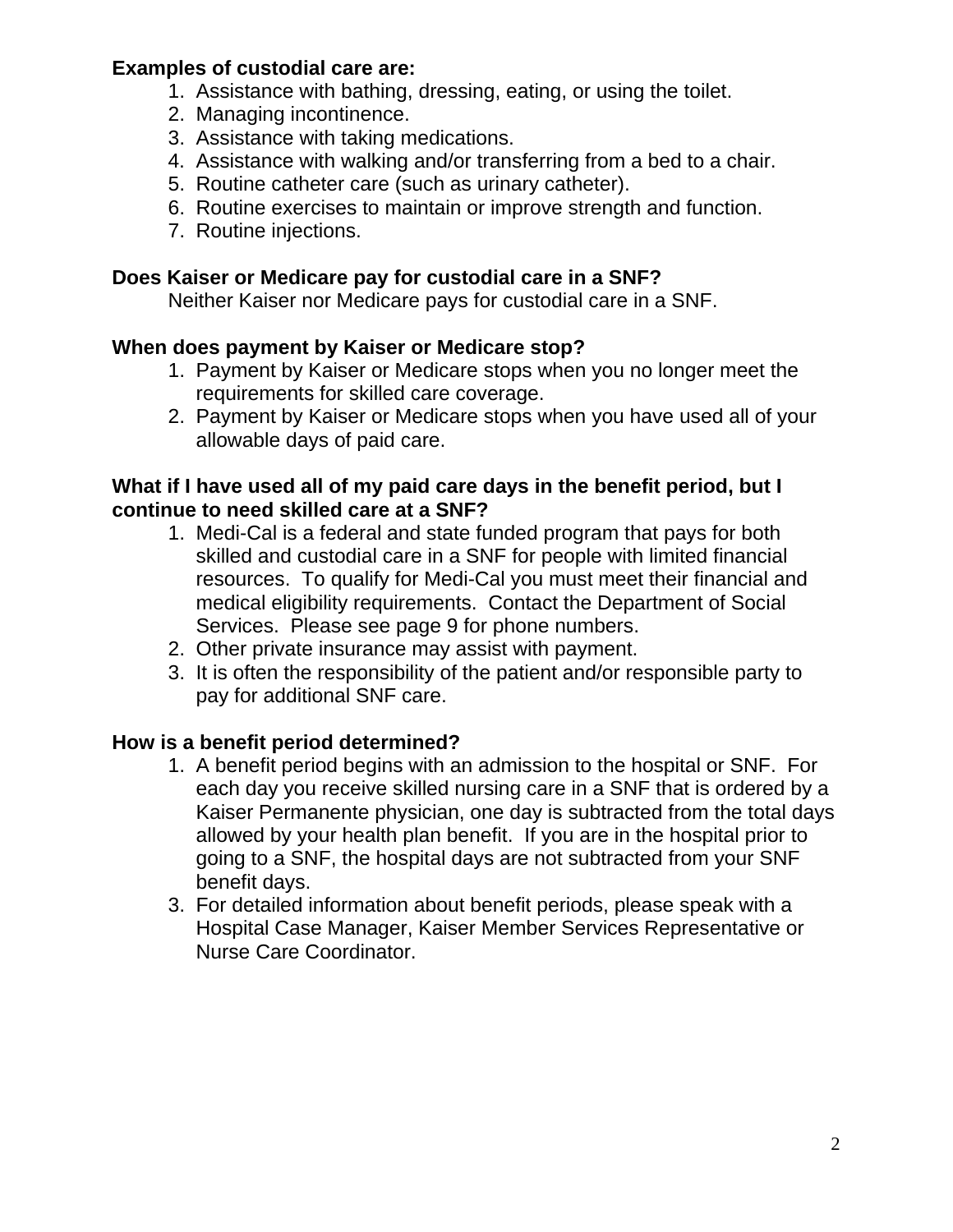#### **Who decides when the skilled nursing care benefit ends and how is that decision made?**

- 1. A team of Kaiser and SNF staff makes the decision based on established guidelines.
- 2. A written and verbal notice of the decision is given to the patient or responsible party.

#### **What options are available for me for payment of custodial care in a SNF?**

- 1. Medi-Cal pays for custodial care in a SNF. However, you must meet their financial and medical eligibility requirements. See page 9 for a list of Medi-Cal offices in San Diego County.
- 2. Supplemental Insurance programs with a benefit for long term custodial care will assist in paying for custodial care. Generally, these insurance programs are called "Long Term Care Insurance." These policies can usually be purchased only before you need nursing home care.
- 3. It is often the responsibility of the patient/responsible party to pay for custodial care in a SNF.

#### **Admission to a Skilled Nursing Facility:**

- 1. If possible, have a family member or friend assist you with the admission process. You will need to bring your Kaiser Health Plan card and all other insurance cards including Medicare and Medi-Cal cards. At the time of admission to the SNF, you should have a family member or friend bring a copy of your Durable Power of Attorney for Health Care or an Advanced Directive if you have one.
- 2. The SNF admission process can be lengthy. The state requires each SNF to provide extensive verbal and written information and to have you sign an admission agreement. Often the SNF will ask for a responsible family member to sign the patient into the SNF.

#### **What should I bring to the SNF?**

You are encouraged to have clothing that is comfortable and easy to take off and put on such as button front shirt, and loose slacks. You will need non-skid shoes, such as sneakers or tennis/athletic shoes. You are responsible for supplying your own toiletries, such as a brush, comb, toothbrush, toothpaste, electric razor, shaving cream, deodorant and shampoo. It is important that all items are clearly marked with your name. This includes eyeglass cases, denture containers and each article of clothing.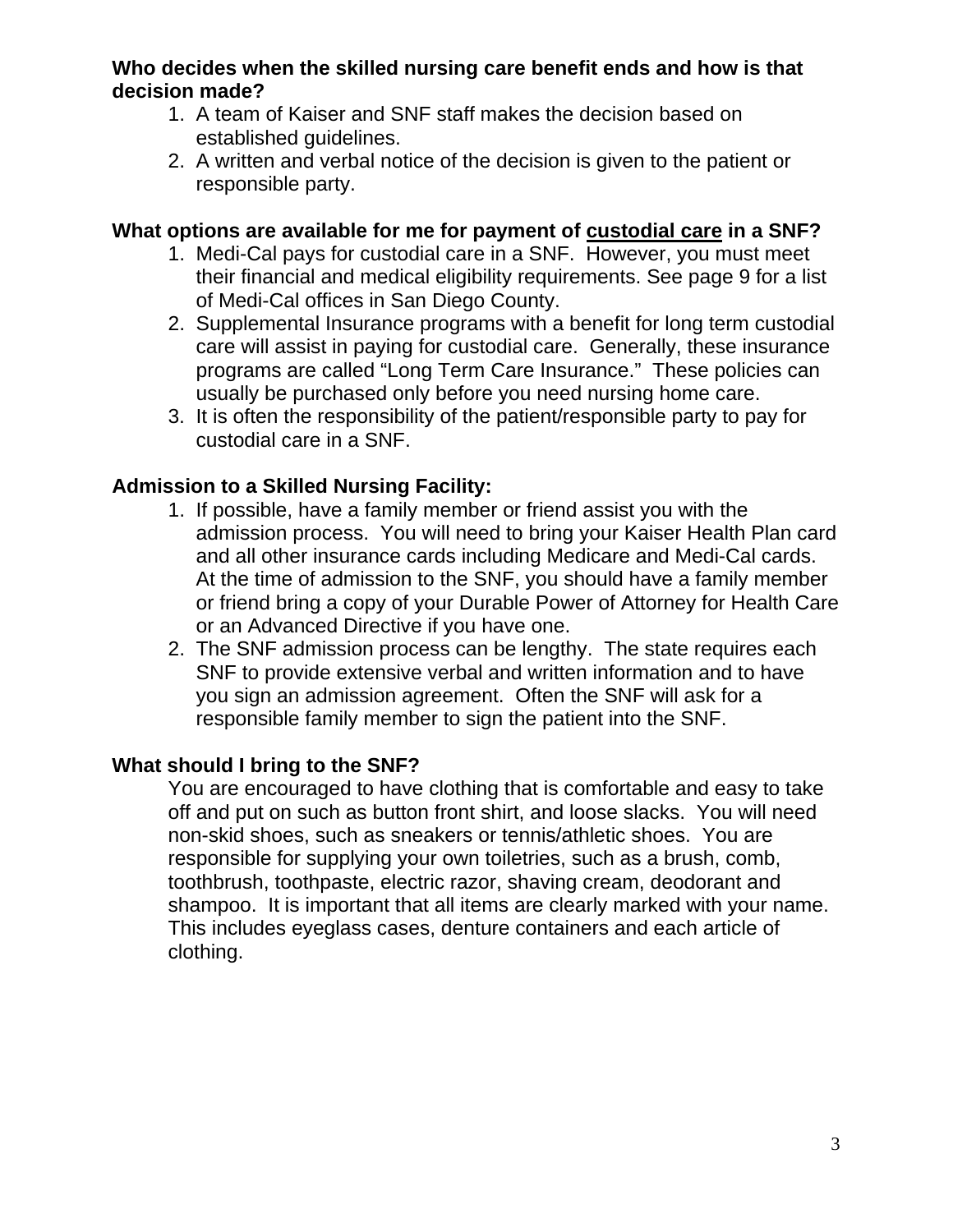#### **Is laundry service available?**

Bed and bath linens are provided and laundered by the SNF. For an additional charge, you can arrange to have your personal clothing laundered by the SNF. If you plan to have the SNF launder your clothing, be sure that it is marked with your name. You will need to provide a small covered hamper labeled with your name to place in the bathroom. A family member or friend can also do your laundry for you.

#### **Are beauty or barber services available?**

Hair salon services are usually available on site. There is an additional charge for this service.

#### **What dietary services are available?**

- 1. Balanced nutritious meals are included in the cost of your stay. If you medically require a special diet, a Kaiser Permanente physician will order it for you.
- 2. If your family or a friend would like to bring food to you, please have them check with the nursing staff.

#### **Should I have someone bring my medications from home? No.**

- 1. SNFs cannot use medications brought from home in opened containers.
- 2. If you are going to a SNF for skilled care, medications will be provided by the SNF. This includes over-the-counter medications such as cold medicines, antacids, Tylenol, aspirin, and previously prescribed medications. The nursing facility can only administer medications that have been ordered by the hospital or SNF physician.
- 3. If you are going to a SNF for custodial care, a physician needs to write prescriptions for your medications. This includes new medications and medications you are already taking. You should have a family member or friend get the prescriptions filled at a Kaiser pharmacy, bring medication to the SNF, and give them to the nursing staff. The nursing staff will give you your medications as prescribed by your physician.

#### **Will a telephone, radio and television be provided in my room?**

- 1. Telephones and telephone service may be available for an additional cost to you. You or a family member or friend may contact the telephone company to make arrangements. Public telephones are available within the nursing facility.
- 2. Please contact the SNF if you would like to bring your own small television or radio. Television is available in the common area within the SNF.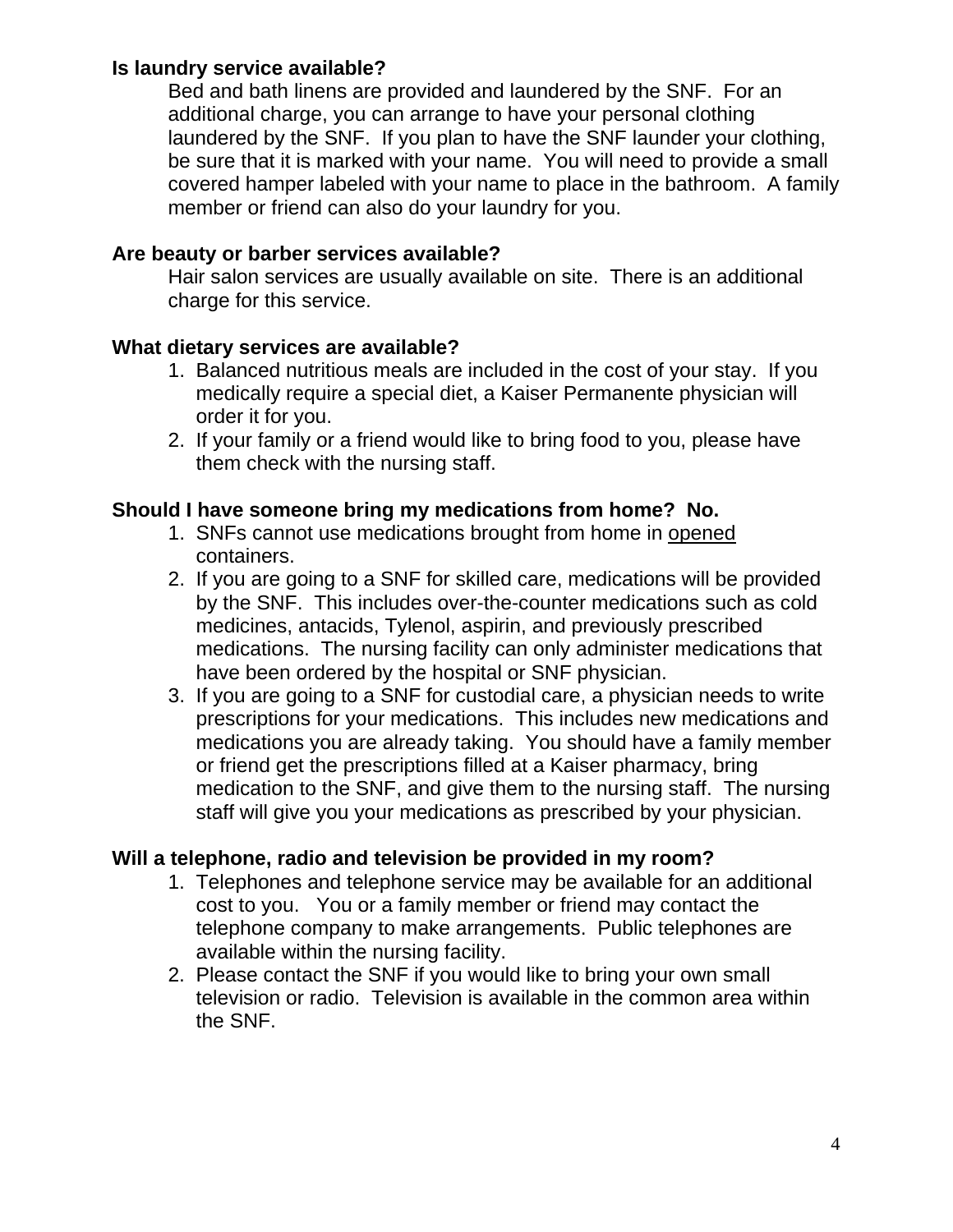#### **Will equipment be provided if I need any?**

Hospital beds (manual or semi-electric), standard wheelchairs, standard walkers, bedside commodes, and canes will be provided by the SNF for use during your stay if you need them. Occasionally, a patient will need other special equipment. When needed, a Kaiser Permanente physician orders it. Payment for this special equipment depends on your Kaiser Permanente Plan. Medicare generally pays for medically necessary special equipment in a SNF.

#### **Physician Care:**

#### **Will my primary care physician be visiting me in the Skilled Nursing Facility?**

Your primary care physician at the Kaiser Medical Offices will not be visiting you at the SNF. Kaiser has a team of dedicated physicians and nurse practitioners who provide care for our members in SNFs. They are available to see you whenever medically indicated. Physician and nurse practitioner visits are in full compliance with all state regulations for both skilled and custodial SNF patients. In addition, a Kaiser Permanente SNF Nurse Care Coordinator is assigned to SNFs to coordinate care and services for skilled level patients.

#### **Do the SNF physicians communicate with my primary physician?**

 When needed, the SNF physician will consult directly with your primary physician.

#### **How often will I see a physician?**

The SNF physician visits you in the SNF as often as medically needed. You should not expect to see your SNF physician daily.

#### **How does the SNF contact the physician?**

- 1. The Kaiser SNF physicians, nurse practitioners, and Nurse Care Coordinators are available by pager or telephone during regular business hours Monday through Friday. Kaiser physicians are available by pager and telephone to the nursing facilities staff 24-hours a day, 7 days a week.
- 2. The Skilled Nursing Facility nursing staff will notify the Kaiser Permanente physician or nurse practitioner of any change in your condition that may require a visit or change in your medical orders.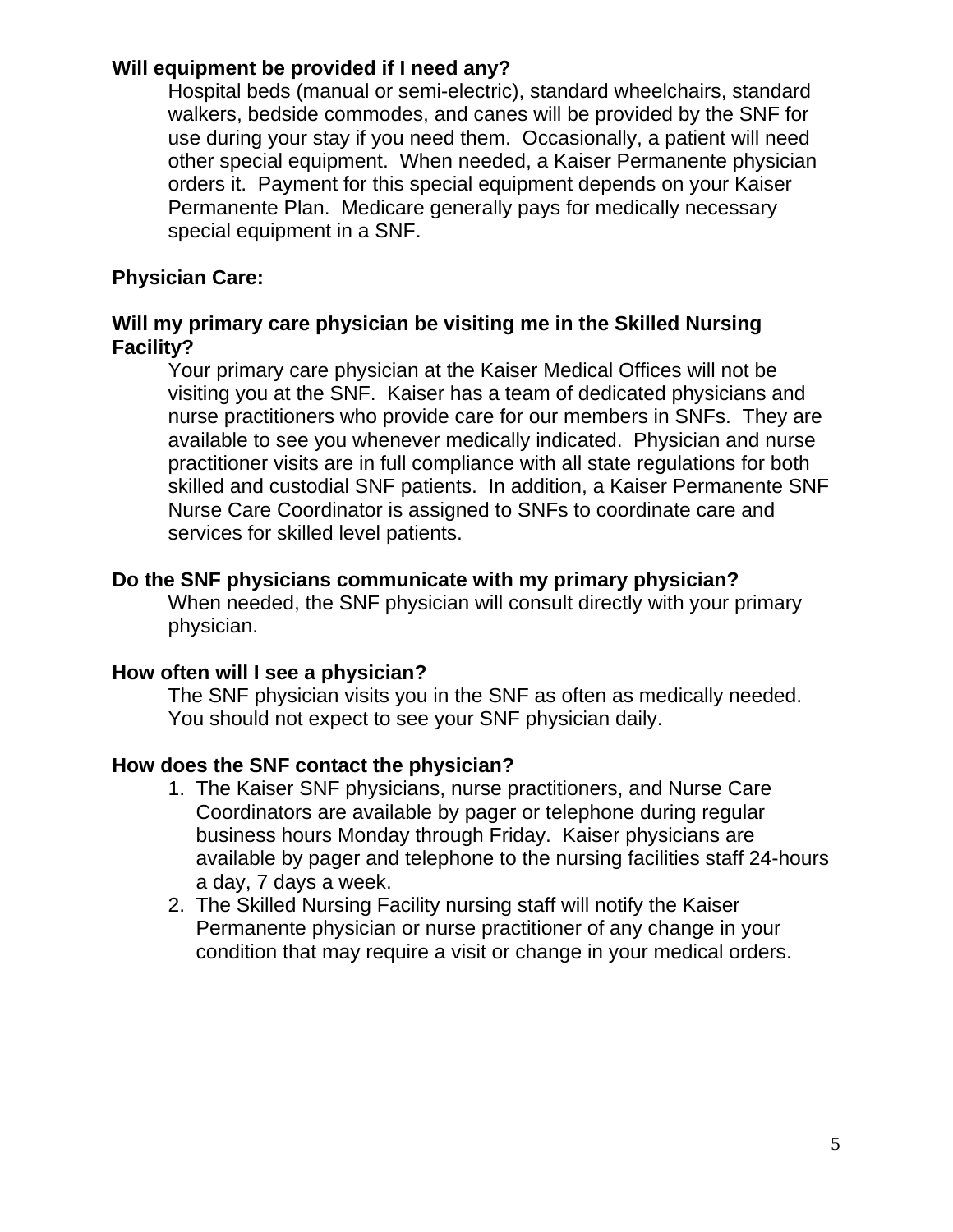#### **How will the SNF physician and/or nurse practitioner know where I am and what I need?**

Orders are written by your current physician prior to your admission to the SNF. At the time of your admission to a SNF, the SNF physician and/or nurse practitioner and the SNF Nurse Care coordinator assigned to the SNF are informed of your medical history, care needed and admission to the SNF.

#### **Transportation:**

#### **What if I need transportation to the hospital or to a Kaiser Permanente medical office? How is it arranged and who pays for it?**

- 1. Emergency medical transportation will be arranged by the nursing facility through a call to Kaiser Emergency Department or via 911. Emergency transportation is a covered benefit if authorized by a Kaiser representative.
- 2. Non-emergency transportation is usually at your expense. Nonemergency transportation includes private car, taxi, gurney vans, wheelchair vans, and other non-ambulance transportation.
- 3. Other, non-emergent ambulance transportation is paid by Kaiser or Medicare only if it meets medical necessity criteria, which is determined by your condition.
- 4. SNF staff can assist you to arrange transportation.

#### **What if I have concerns about the care I am receiving at the SNF?**

Most SNFs want to resolve problems as quickly as possible. The written agreement you sign on admission, usually explains the process the facility uses for concerns. This is the best place to start. If you are unsure what the process is, here are possible suggestions:

- 1. Ask the SNF staff for the name of the person assigned to coordinate your care. Talk to this person first. If the problem concerns Kaiser services, rather than services provided by the SNF staff, the person assigned to coordinate your care should refer you to the appropriate person to talk with at Kaiser.
- 2. If the problem concerns SNF staff or operations of the SNF and the person assigned to coordinate your care does not resolve the problem, ask to speak with the Nursing Supervisor, the Director of Nursing, or the SNF Administrator, in that order.
- 3. If the situation is still unsatisfactory, most facilities have the name and phone number of their parent organization posted for the residents who want to resolve their problems. You can also call the Kaiser SNF Program (619) 528-1245 at Continuing Care for assistance.

Significant unresolved problems can be taken to the Long Term Care Ombudsman (a government funded organization with non-professional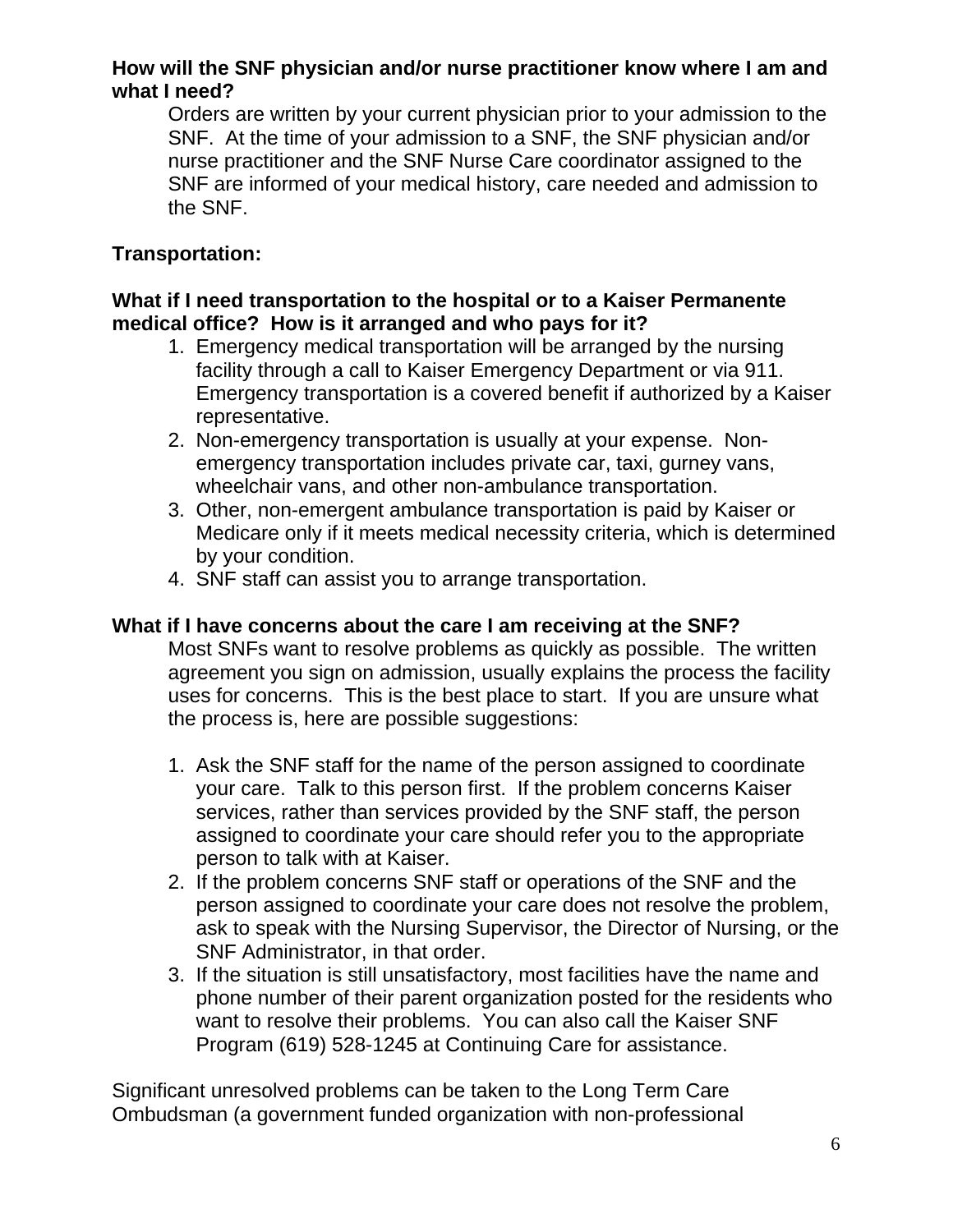volunteers who investigate complaints and assist residents) or the Licensing and Certification Division of the State Department of Health Services. Their phone numbers should be posted in the facility and are also listed at the end of this brochure under *Resources* on the next page.

#### **What do I do when I'm ready to leave the SNF?**

- 1. The SNF staff will help you plan your discharge. If you are returning to a private home or other residential setting, you should re-establish contact with your Kaiser primary care physician for on-going care. Prior to leaving the SNF, you should ask a staff member when you need to have a follow-up appointment with your physician. You should call your primary care physician's office to make this appointment.
- 2. If you need equipment ordered for home, the SNF discharge planner will order it for you prior to your discharge.
- 3. If you need brief skilled services at home by a Home Health nurse or therapist, the SNF discharge planner will make arrangements for these services.

#### **Resources:**

**If you need to reach the Kaiser Permanente Nursing Home Physician or the Nurse Practitioner, call the Kaiser Permanente Long Term Care Office at 619-528-1245. If you have an emergency, have the SNF contact the Kaiser Permanente Nursing Home Physician on call 24 hours a day.** 

#### **Other Resources:**

- Aging and Independence Services for information and referral services: 1-800-510-2020
- Kaiser Permanente Durable Medical Equipment Department: 855-805-7363
- Kaiser Permanente Home Health Agency: 619-641-4663
- Kaiser Permanente Hospice & Palliative Care: 619-641-4673
- Kaiser Permanente Member Services: 1-800-464-4000
- Kaiser Permanente Nurse Care Coordinator: 619-641-4456
- Kaiser Permanente Placement Case Managers: 619-641-4452
- Kaiser Permanente Senior Services: 619-641-4027
- **EXECTE:** Licensing and Certification Division, California Department Services: 1-800-824-0613
- **Meals on Wheels: 619-295-9501**
- **San Diego County Long Term Care Medi-Cal:** 
	- 1-866-262-9881 (County of San Diego ACCESS)
- San Diego Long Term Care Ombudsman's office: 1-800-640-4661